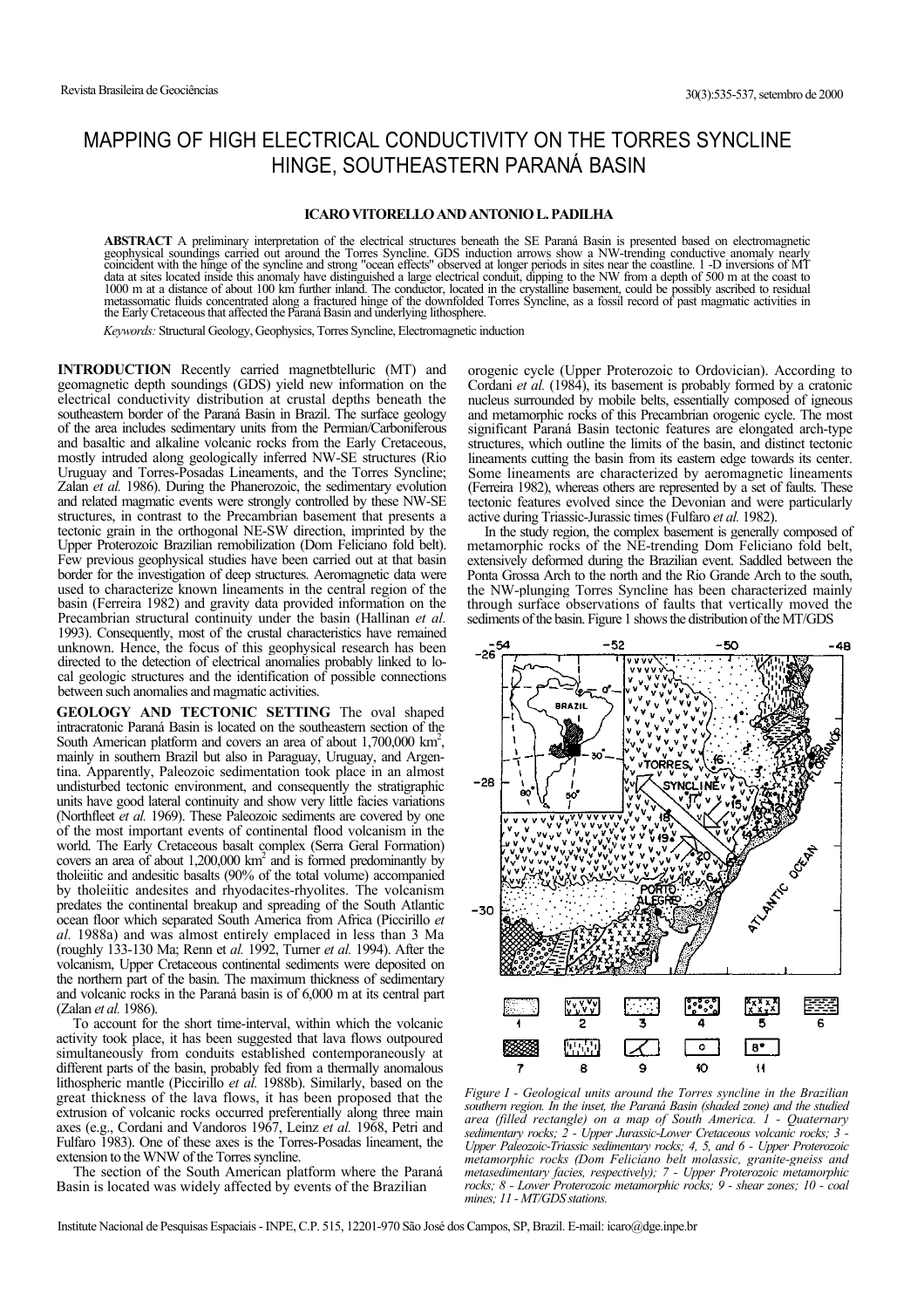sites placed against a simplified geology of the SE Paraná Basin and contiguous tectonic features.

**GEOPHYSICAL DATA** Two electromagnetic methods of geophysical prospecting were used in this study: the MT (magnetotelluric) and the CDS (geomagnetic deep sounding). Both methods use natural time-varying electromagnetic fields due to solar activity and electric storms to investigate the electrical conductivity structure of the earth. In the MT method, two horizontal components of the electric field and three orthogonal components of the magnetic field are simultaneously recorded at the earth's surface over a large range of frequencies. The horizontal electric and magnetic fields are related through transfer functions (impedance) used to calculate apparent resistivity and phases as functions of the measured frequencies. Plots of apparent resistivity and phase against frequency are the results of a MT sounding at a given site. These plots resemble a highly smoothed electrical log with an axis of frequency rather than depth. The information concerning the depth is obtained thanks to the skin-depth effect, which implies that the electromagnetic wave amplitude decays as it diffuses down through the earth depending on the frequency of the wave and the subsurface conductivity. The geological structures responsible for the MT curves are determined from comparisons of the experimental data with synthetic data computed from models. Vozoff (1991) has presented the state-of-the-art of the MT method up to the early 1990's.

The CDS method is used to investigate the subsurface conductivity distribution by employing the natural magnetic field variations alone. Two complex transfer functions, which relate the vertical magnetic field component to the horizontal magnetic components, are derived and represented by real and imaginary induction arrows. The real arrows, when reversed, generally point towards zones of enhanced conductivity and can be used to locate lateral changes in conductivity. By being relatively unaffected by small-scale anomalies that can distort electric field amplitudes, the CDS method is an excellent mapping tool for locating regional anomalous structures. A full description of the analysis and interpretation techniques can be found in Arora (1997). In this study, the five electromagnetic field components were recorded in the full period range of 0.0008-2048 s by commercial MT/ CDS systems, deployed along some of the accessible roads of the region. Modern techniques of data processing were used to derive transfer functions and remove distortions from the data but their descriptions are beyond the scope of this paper. Further information can be found elsewhere (Padilha and Vitorello 2000).

Figure 2 displays the maps of real induction arrows for periods of 114 s and 1130 s. At the period of 114 s, the most conspicuous induction pattern is the NE-pointing induction arrows at the southernmost stations (sites 5, 6, 19, and 20), in contrast with the SWpointing arrows at the nearby northernmost stations (sites 4, 13, 14, and 15). Such pattern constitutes the major evidence of the presence of an inland conductive zone running approximately in the NW direction, bounded by these two parallel groups of stations. Also, the nearvanishing arrows at sites 17 and 18, with the vertical component

tending to zero, indicate that the resistivity distribution under these sites varies mainly only with depth (a near 1-D situation) and suggest the proximity of these stations to the axis of the anomaly. The shaded area in the background of Figure 2(a) indicates qualitatively the area extent of this high conductance zone, henceforth-named CDS anomaly. At a longer period (1130 s), the induction arrows, especially on the eastern part of the array, shift to a direction roughly perpendicular to the nearest coastline, 20 to 50 km away from the sites. This behavior suggests that electric currents in the Atlantic Ocean (coast effect) control the induction features at long periods.

MT apparent resistivity and phase were inverted to an assumed layered structure under each site. Rotationally invariant data were used, as they have proved useful in reducing the effects of local structures. Figure 3 shows one-dimensional inversions at two stations inside the CDS anomaly, chosen for their near 1-D behavior. Site 14 is representative of the stations over the pre-volcanic sediments, closest to the coast. It can be seen that below the sedimentary layers (mean resistivity of 16.5 W.m and thickness of 470 m) a strong conductor is observed with conductance of about 2300 S (resistivity around 1 W.m and depths from 470 to 2800 m). Site 18 is representative of the more inland group of stations. It shows that the same conductor is also present under the basalt-sediment assemblage (total depth of 1060m; resistivity of 280 W.m for the basalt and 13.1 W.m for the Paleozoic sediments) with a conductance of about 2000 S (resistivity around 2.5 W.m and depths from 1060 m to 6100 m).

**DISCUSSION AND CONCLUSIONS** According to our results, the EM fields for periods longer than 1000 s are strongly influenced by the coast effect to the east, whereas at shorter periods the data are primarily sensitive to inland conductive structures at depths shallower than a few kilometers. The NW direction was identified as the dominant electrical strike. This direction indicates that the NW Paleozoic lineaments rather than the NE structural direction of the Upper Proterozoic crystalline basement, in SE Paraná Basin locally control the conductivity contrasts.

A main conductive anomaly has been detected in the upper crust, nearly coincident with the Torres Syncline, and plunging towards the center of the basin. The detection of this conductor by both CDS and MT data represents the first geophysical evidence on the extension of the Torres Syncline to greater depths. The deepening of the top of the conductor to the NW is well matched by the isopachs of integrated sediments and basalt presented in Figure 2. Consequently, the source of the anomalous conductivity is considered to be seated in the upper part of the basement underneath the Paraná Basin, yet its identification is not straightforward. Due to the low resistivity of this conductor (less than 1 W.m), it is unlikely to be the result of cracks and pores filled with saline fluids alone, related to meteoric water. Nevertheless, the shallow crustal depths of few kilometers confine the possibilities to the presence of a large volume of interconnected highly mineralized fluids of low temperature deposition. Thus, we speculate that the conductor is related to trapped metassomatically-enriched highly mineralized



*Figure 2 - Maps of real induction arrows for the periods of (a) 114 s and (b) 1130 s. The shaded zone in the background of the picture on the left side shows* the probable area of high conductivity in the crystalline basement. Dashed lines represent the thickness of integrated layers of sediments and baialts from<br>boreholes in the Paraná Basin (Zaldn et al. 1986).